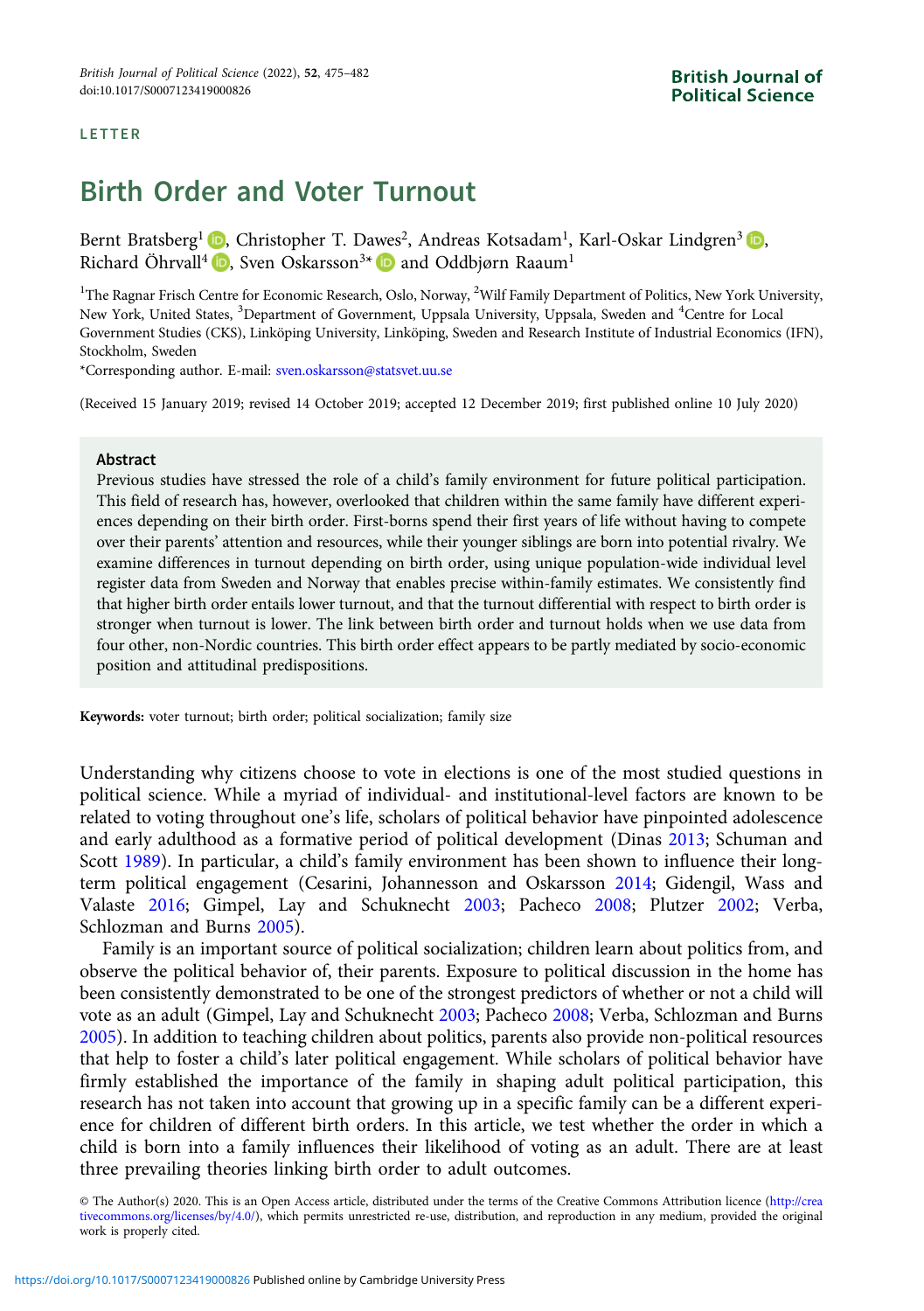The first two focus on how birth order affects the cognitive development process. The confluence theory, based on the work of Zajonc and Markus [\(1975\)](#page-7-0), maintains that earlier-born siblings are advantaged because the average family intellectual environment declines with each successive birth as children are less intellectually developed than adults. That is, whereas first-borns exclusively receive intellectual stimulation from their parents during their initial years of life, laterborns must also interact with their older siblings, which hampers their development relative to first-borns. The resource dilution theory formulated by Blake [\(1981](#page-7-0)) makes a similar prediction about the relationship between birth order and cognitive development, but stresses the access to household resources. As the size of the family grows, the share of parental attention and resources each later child receives is smaller since it must be distributed among all children.<sup>1</sup> In support of this resource mechanism, Black, Grönqvist and Öckert [\(2018\)](#page-7-0) found that parents spent less time discussing school work with later-born children.

A third theory, posited by Sulloway [\(1996\)](#page-7-0), focuses instead on interactions between siblings and argues that children sort themselves into distinct 'family niches' in order to successfully compete with one another for parental resources. First-borns develop traits, such as conscientiousness, that allow them to preserve their dominant status in the sibling hierarchy, whereas younger siblings try to differentiate themselves from their siblings by being unconventional and more sociable. Black, Grönqvist and Öckert [\(2018](#page-7-0)) provide empirical evidence that birth order is correlated with different personality traits and that first-born children are more likely to choose occupations requiring leadership ability and conscientiousness.

To the extent that birth order is related to cognitive development and personality, it could also be expected to affect political participation. There is strong and compelling evidence that both cognitive ability (Dawes et al. [2014](#page-7-0)) and various personality traits such as the Big Five factors (Gerber et al. [2011](#page-7-0); Mondak et al. [2010\)](#page-7-0) constitute important determinants of political activity. Yet while a handful of descriptive studies have investigated whether first-borns are overly represented among elected officials (Andeweg and Berg [2003](#page-7-0); Forbes [1971](#page-7-0); Hudson [1990;](#page-7-0) Newman and Taylor [1994](#page-7-0); Somit, Arwine and Peterson [1994;](#page-7-0) Zweigenhaft [1975\)](#page-7-0), the importance of birth order has been of greater interest to economists, sociologists and psychologists than to political scientists. The dearth of research on political outcomes is likely due to the type of data necessary to cleanly separate the influence of birth order from confounding factors like family size and birth cohort. Recent work on birth order in other domains has utilized large population registries containing data on family structure, allowing researchers to examine within-family differences in adult outcomes to convincingly identify the effect of birth order (for example Black, Devereux and Salvanes [2005](#page-7-0)).

We use population-wide data from Sweden and Norway to study the importance of birth order for voter turnout. Our within-family estimates show that the probability of voting is monotonically and strongly decreasing in birth order. The results also suggest that the birth-order differential is greater the lower the average turnout rate. We show that these results are externally valid by investigating the link between birth order and turnout in a number of samples from four other, non-Nordic countries. Finally, we shed light on possible mechanisms by showing that birth order relates to attitudinal factors known to predict voter turnout. We also show that socio-economic status accounts for part of the birth order influence on political participation.

# Institutional Setting and Data

To study the relationship between birth order and voter turnout, we use administrative data on validated turnout from four recent elections in Norway and Sweden. In Norway, we study the national parliamentary election in 2013 and the local-level elections in 2015, and in Sweden,

<sup>&</sup>lt;sup>1</sup>Although parental economic resources are likely to increase over time, this increase is unlikely to be large enough to fully compensate for the effect of additional children.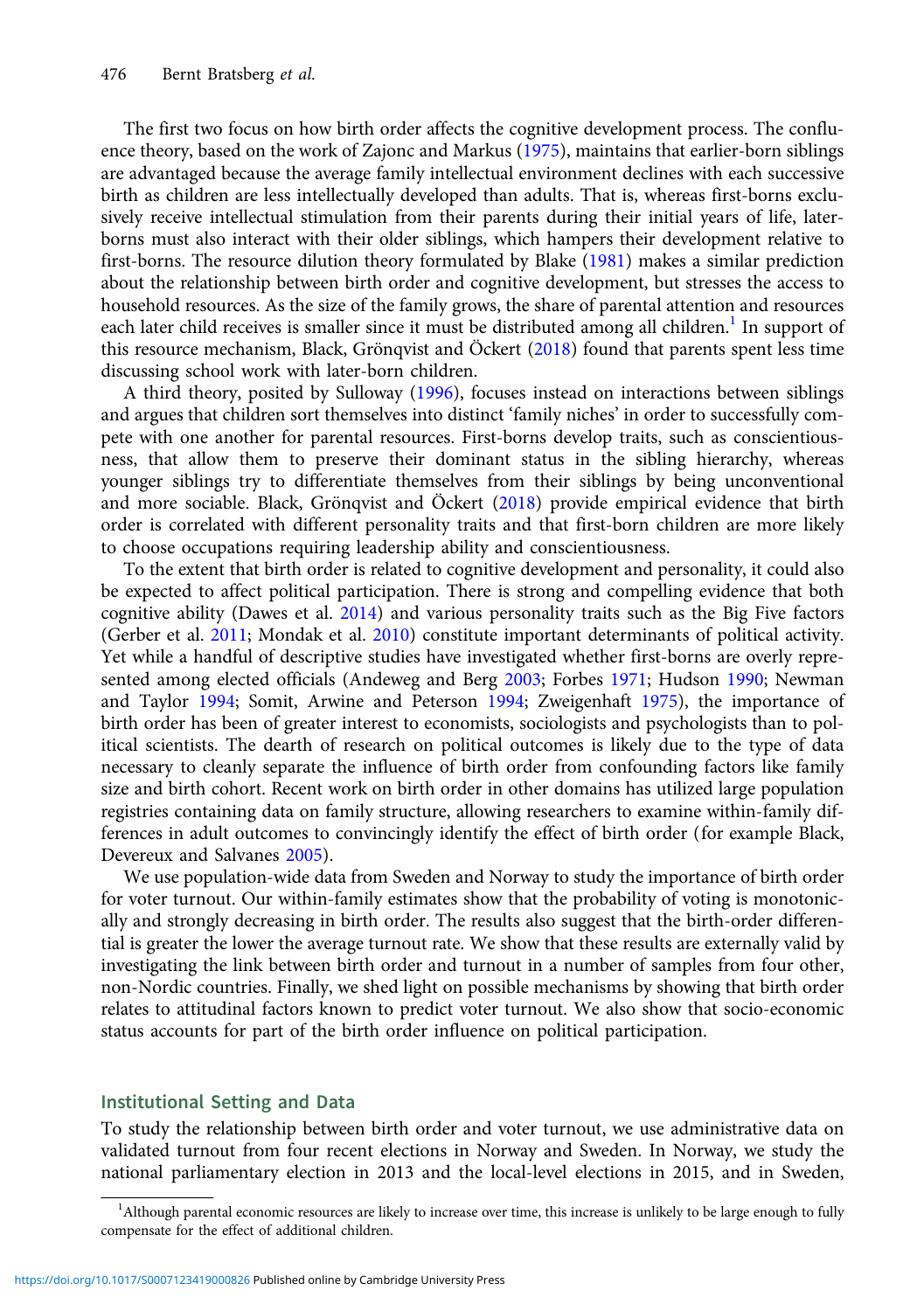the European Parliamentary election in 2009 as well as the election to the national parliament in 2010.

In Norway, the turnout data have been obtained from electronic voter records for all municipalities that had computerized their systems. The number of Norwegian municipalities using electronic records is increasing over time. Consequently, our data cover 28 per cent of all eligible voters in 2013 and 43 per cent in the 2015 election.<sup>2</sup>

Since electronic voting records are not used in Sweden, the turnout data have instead been gathered by scanning and digitizing the complete election rolls for the 2009 and 2010 elections. For these two elections, we have access to validated individual-level turnout information for 95 per cent of the electorate and the reliability of the digitized data has been shown to be very high (Lindgren, Oskarsson and Persson [2019](#page-7-0)).

For both the Swedish and Norwegian samples, the turnout data are merged with various administrative registers using unique personal identifiers. The linked datasets contain detailed information on family relations, including birth order, as well as various demographic and socio-economic characteristics (see the Appendix for a more detailed description of the data and the institutional context).

We have invoked a number of sample restrictions in order to ensure consistency across countries, elections and model specifications. Most importantly, we restrict our analyses to individuals who have at least one and at most four siblings.<sup>3</sup> Moreover, the samples are restricted to families in which all siblings are aged 20–65 at the time of the elections. To reduce measurement error in the birth-order variable, we further restrict the samples to native-born children of two nativeborn parents and exclude individuals who have grown up in families with twins. With these restrictions, the sizes of the samples used for the empirical analyses range from about 300,000 (Norway 2013) to 2,580,000 individuals (Sweden 2010).

## Empirical Estimation

[Figure 1](#page-3-0) shows that voter turnout is markedly lower among individuals of higher birth order in each of the four elections studied. The strength of the relationship appears to be inversely related to the overall turnout rate. For the election with the highest turnout (Sweden 2010), first-born siblings have a 6-percentage-point higher vote propensity than that of fifth-born siblings, whereas the corresponding figure for the election with the lowest turnout (Sweden 2009) is almost twice as large (11.5 percentage points).

It would, however, be a mistake to interpret these raw correlations causally because the relationship between birth order and turnout is likely to be confounded by a number of factors that vary across and within families. One such factor is family size, since it is only larger families that have children of higher birth order (Black, Devereux and Salvanes [2005](#page-7-0)). Moreover, children of higher birth order belong to more recent cohorts than their older siblings and therefore the relationship between birth order and turnout may also be confounded by age or secular trends in turnout. Similarly, higher-order children have older parents, which may also bias the birth-order estimates if not adjusted for (Black, Grönqvist and Öckert [2018](#page-7-0)).

To handle these challenges, we rely on a within-family regression model of the following type:

$$
y_{ij} = \alpha + \sum_{k=2}^{m} \beta_k I(BO_{ij} = k) + \Gamma' X_{ij} + \mu_j + \varepsilon_{ij}, \qquad (1)
$$

where  $y_{ij}$  denotes the outcome of interest (voting) for individual i in family j,  $BO_{ij}$  records the birth order of the individual,  $\mu_j$  represents family-level (mother) fixed effects, and  $\varepsilon_{ij}$  is an individual-level error term. The fixed effects account for the importance of all family

 $2$ The levels of turnout in the Norwegian samples are representative of the turnout levels in the full population.

<sup>&</sup>lt;sup>3</sup>In both Norway and Sweden, less than 3 per cent of all individuals come from families with more than five children.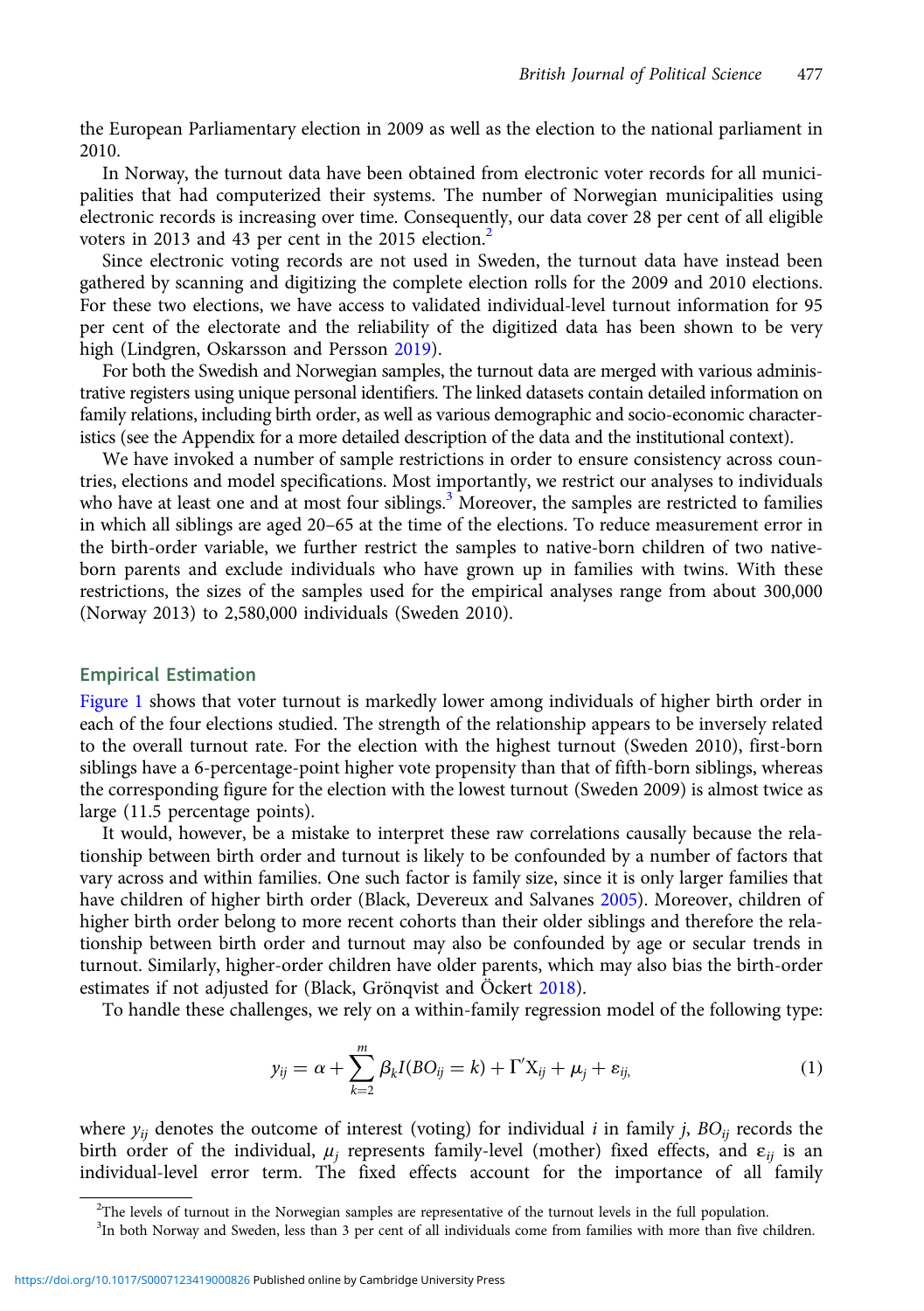<span id="page-3-0"></span>

Figure 1. Turnout by birth order

| Table 1. Birth order and turnout, baseline results |  |  |  |  |  |  |
|----------------------------------------------------|--|--|--|--|--|--|
|----------------------------------------------------|--|--|--|--|--|--|

|              | Norway                 |                     | Sweden           |                        |  |
|--------------|------------------------|---------------------|------------------|------------------------|--|
|              | National election 2013 | Local election 2015 | EP election 2009 | National election 2010 |  |
| Second child | $-0.018***$            | $-0.034***$         | $-0.044***$      | $-0.012***$            |  |
|              | (0.002)                | (0.002)             | (0.001)          | (0.001)                |  |
| Third child  | $-0.025***$            | $-0.051***$         | $-0.064***$      | $-0.018***$            |  |
|              | (0.004)                | (0.004)             | (0.002)          | (0.001)                |  |
| Fourth child | $-0.033***$            | $-0.066***$         | $-0.083***$      | $-0.024***$            |  |
|              | (0.006)                | (0.006)             | (0.003)          | (0.002)                |  |
| Fifth child  | $-0.051***$            | $-0.099***$         | $-0.103***$      | $-0.033***$            |  |
|              | (0.010)                | (0.009)             | (0.004)          | (0.003)                |  |
| Turnout      | 0.84                   | 0.67                | 0.46             | 0.89                   |  |
| Observations | 305,031                | 532,429             | 2,488,725        | 2,580,650              |  |

Note: all models include controls for gender, birth year and family (mother) fixed effects. Standard errors, shown in parentheses, allow for clustering at the family level. \*\*\*/\*\*/\*, indicates significance at the  $1/5/10$  per cent levels.

characteristics shared by siblings – including, but not restricted to, sibship size, parental age and socio-economic status – and thereby assure that there are no confounding across-family processes at work. Even with the within-family design it will, however, be necessary to control for potential confounders that vary between siblings. For this reason, we also include the vector  $\Gamma' X_{ij}$  in the equation with controls for birth cohort and gender.

## Results

We present the results from the within-family regression models in Table 1. Since we will compare coefficients across models, samples and groups, we employ linear probability models instead of nonlinear models (Mood [2010\)](#page-7-0). However, as the results in Appendix Table A3 show, the overall pattern of effects is similar if we use a conditional logit model instead.

There is clear evidence of a monotonically increasing negative effect of birth order on voter turnout in all four elections. The estimates also support the view that the magnitude of this relationship grows stronger as overall turnout declines. In the two national elections, where voter turnout is above 80 per cent, the differences in vote propensity between first- and second-borns are 1.8 percentage points (Norway) and 1.2 percentage points (Sweden) and between first- and fifth-borns 5.1 and 3.3 percentage points (see Columns 1 and 4 of Table 1). For the Swedish election for the European Parliament in 2009, where overall turnout was below 50 per cent, the corresponding differences are as high as 4.4 and 10.3 percentage points, respectively (Column 3). The turnout differential with respect to birth order for the Norwegian local election, where turnout was about 66 per cent, falls in between the lowest and second-highest turnout election estimates (Column 2).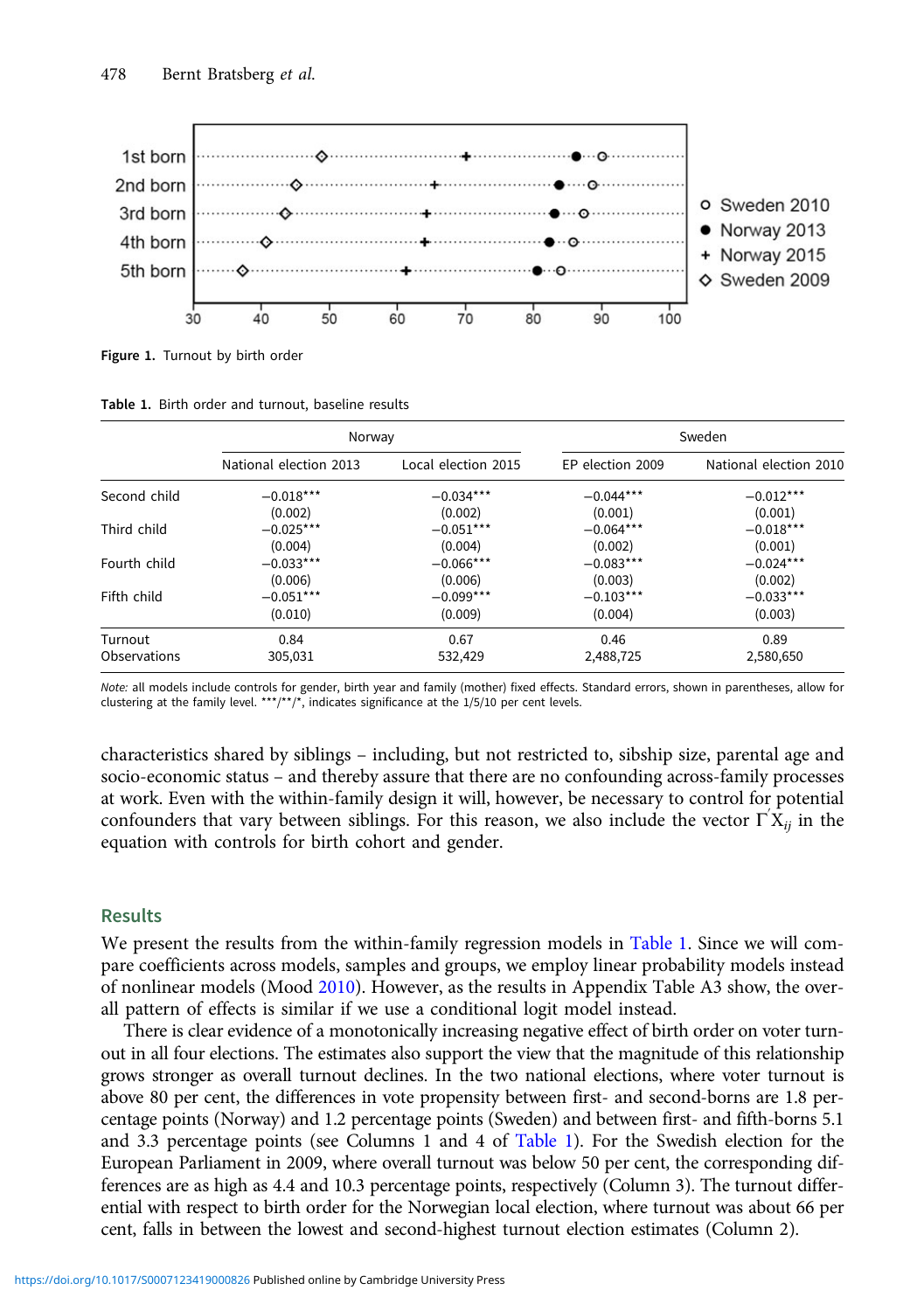<span id="page-4-0"></span>

Figure 2. First-born turnout premium in nine samples (within-family estimates)

The magnitude of these turnout differentials is large. For instance, the expected difference in turnout between a first- and fifth-born sibling in the Swedish European Parliament election was almost one-fourth of the average turnout in that election. To further put the magnitude of these associations into perspective, Appendix Table A1 reports within-family estimates of one of the strongest predictors of voter turnout highlighted in the literature: having completed a college degree. The differences in turnout rates between first- and fifth-borns amount to about two-thirds of the corresponding college differences.

Our main findings are robust to changes in model specification and sample restrictions. In particular, we show in the Appendix that the results are similar for men and women (Table A2) as well as when not including any restrictions on the individual's age (Table A4). As later-born children are more likely to grow up with divorced parents, we find it reassuring that the results are similar when we restrict the samples to individuals from stable families (Table A5). While somewhat less precise in the sample with the fewest observations, we also find that the pattern of estimates seems to be similar in families of different sizes (Tables A6 and A7).

Finally, we test for heterogeneity across age differences between siblings (Table A8) and parental education (Table A9). We find some, although not very strong, evidence that the association between birth order and voter turnout is somewhat more pronounced among siblings who are close in age (at least in Sweden) and in less-educated families. These differences are rather small and imprecisely estimated and should therefore not be overstated.

Our analysis reveals that birth order has a strong and robust effect on voter turnout in both Norway and Sweden, and that the magnitude of these voting differentials seems to be inversely related to overall turnout. Two natural follow-up questions concern external validity and possible mechanisms underlying the link between birth order and voter turnout. In Appendix Table A10, we present results from five samples across four countries (Germany, Switzerland, the UK and the US) that all include information on birth order and voter turnout. Table A10 also displays estimates based on pooling the five survey samples. Although the estimates from each of the non-Nordic samples are all insignificant, the first-borns in the pooled sample are significantly more likely to vote than their siblings. The overall pattern of the estimates in these smaller samples corroborates the findings in the two Nordic countries.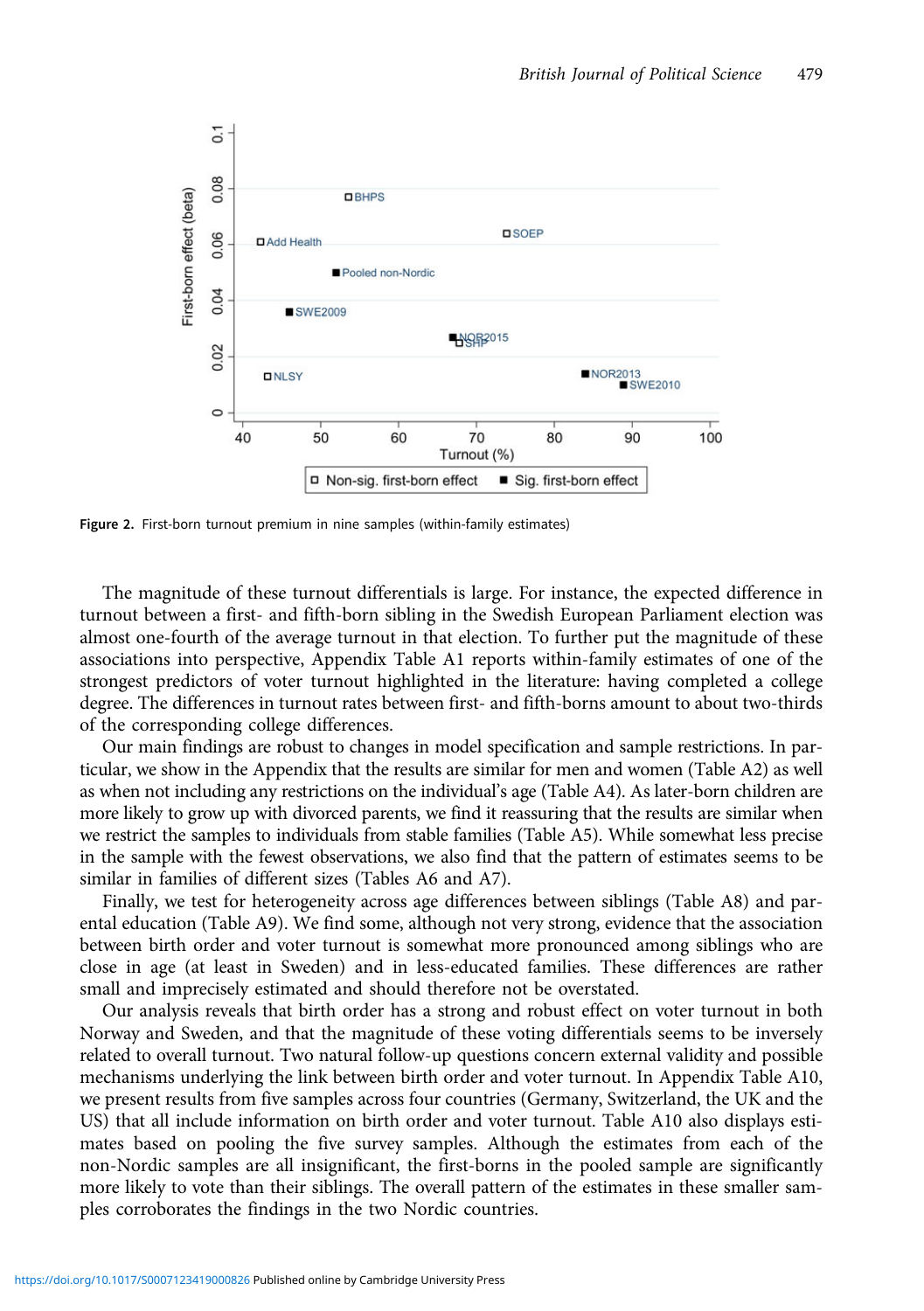

Figure 3. Conditional birth-order effects

The main results from these analyses are summarized in [Figure 2.](#page-4-0) The figure displays point estimates from within-family models, regressing turnout on a dummy indicating first-born status (as opposed to later-borns) from all samples.<sup>4</sup> Solid squares denote significance at the 5 per cent level. Two patterns stand out in the figure. First, in all samples the first-born turnout premium is positive. Secondly, the magnitude of the turnout difference between first- and later-borns decreases as the overall turnout rate increases.

Turning next to potential mechanisms, in Figure 3 we examine the extent to which the socioeconomic position accounts for the observed relationship between birth order and turnout. The light grey bars in the figure show the unmediated turnout effects reported above, and the dark grey bars indicate the corresponding estimates when controlling for (percentile ranked) education and earnings. Admittedly, mediation analyses are complicated, and we do not control for all the variables that are correlated with the mediators and turnout. Thus the conditional coefficients should not be given a causal interpretation (for example, Imai et al. [2011\)](#page-7-0). Nevertheless, the regression results indicate that there are birth-order mechanisms affecting voter turnout that are orthogonal to those influencing earnings and education as there are still sizable turnout differentials with respect to birth order. To judge from these results, better education and earnings outcomes of earlier-born siblings can, at most, account for between one-third and one-half of the overall turnout effect. As can be seen from the error bars, which represent 95 per cent confidence intervals, the reduction in the birth-order coefficients when controlling for socio-economic status is usually statistically significant. The confidence intervals do not overlap except for some of the higher-order effects in the Norwegian sample, which contains fewer observations.

<sup>4</sup> Our main reason for using a dummy variable to differentiate first-borns from those born later in these analyses is the loss of precision due to the much smaller sample sizes in the five survey studies. However, in the Appendix we show that estimates from models in which the full birth-order specification is used are reasonably similar to the much more precise pattern of results obtained when using the Norwegian and Swedish data.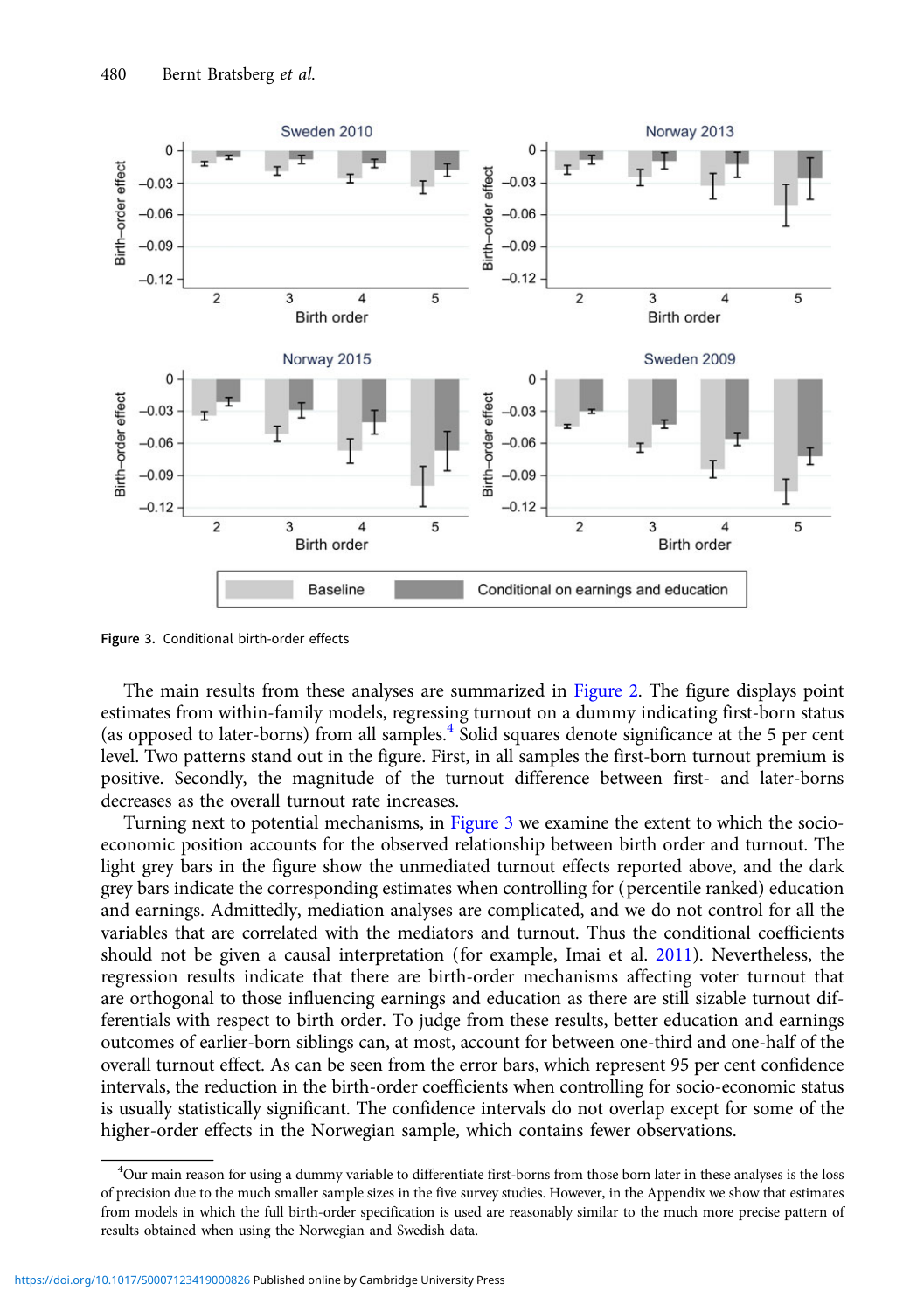Another possibility is that part of the influence of birth order is mediated by different attitudinal factors shown to predict voter turnout in earlier studies. Appendix Table A10 provides some evidence along these lines based on the five smaller samples. Once again, the estimates are somewhat imprecise but they consistently show that being first-born is positively related to interest in politics (Verba, Schlozman and Brady [1995\)](#page-7-0), internal as well as external political efficacy (Finkel [1985](#page-7-0)), and support for the norm of voting as a civic duty (Blais and Young [1999](#page-7-0)).

## Concluding Remarks

We test whether the exogenously determined order in which children are born into a family is related to whether they vote as adults. To convincingly identify the effect of birth order, we utilize population registers from two similar Scandinavian countries, Sweden and Norway, that allow us to provide precise estimates from within-family models.

Across four separate elections, we consistently observe a negative relationship between birth order and voting. Moreover, the fact that the (absolute) size of the coefficients are monotonically increasing in birth order shows that there is more to this relationship than a simple difference between first-borns and younger siblings. Interestingly, in line with Tingsten's [\(1937\)](#page-7-0) 'law of dispersion', the birth-order differentials in turnout are larger in low-turnout, second-order elections. Since these elections are generally considered by voters, parties and the media to be less important than first-order elections (Reif and Schmitt [1980](#page-7-0)), they tend to take place in a more information-poor environment, thus making it more challenging for voters to participate. As is the case with education (Lefevere and Van Aelst [2014\)](#page-7-0), factors related to birth order appear to enable individuals to overcome the challenges of second-order elections.

Our investigation of birth order and voting is based on theories that point to the differential access to resources resulting from when a child is born into a family. While we provide evidence that the relationship between birth order and turnout is partly mediated by socio-economic position as well as attitudinal predispositions, future research should more comprehensively explore other possible mechanisms.

Substantively, the relationship we find between birth order and voting is important for three main reasons. First, our findings suggest a more nuanced picture of how parents influence the political participation of their children. We show that siblings with the same parents develop different voting behaviors. Later-born children, even in a high socio-economic-status home, are less likely to vote than their older siblings. Therefore, measures such as parental socio-economic status provide an incomplete picture of access to resources that are important for political development. Secondly, our study demonstrates how non-political factors outside of one's control, like when they were born (Meredith [2009\)](#page-7-0), are important predictors of an individual's likelihood of voting. Finally, participation differences are particularly important if siblings have different policy prefer-ences. Sulloway [\(1996](#page-7-0)) argued that first-borns are more politically conservative than later-borns, but Freese, Powell and Steelman ([1999](#page-7-0)) failed to find any evidence of this based on the General Social Survey. However, since birth order has been shown to influence outcomes such as health (Black, Devereux and Salvanes [2016](#page-7-0)), and educational (Barclay, Hällsten and Myrskylä [2017\)](#page-7-0) and occupational status (Black, Grönqvist and Öckert [2018\)](#page-7-0), siblings may have different preferences for specific policies. One important avenue for future research is thus to investigate whether or not this is the case. Another is to examine whether the pattern found here also generalizes to other forms of political participation. In particular, it would be interesting to use the methodology employed here to examine whether younger siblings are in fact more likely, as the familyniche theory suggests, to partake in more non-conventional forms of political participation such as boycotting or public protesting. Although the between-family study of Førland, Korsvik and Christophersen ([2012\)](#page-7-0) did not find this to be the case, it remains an open question whether these results hold if we compare siblings growing up in the same families.